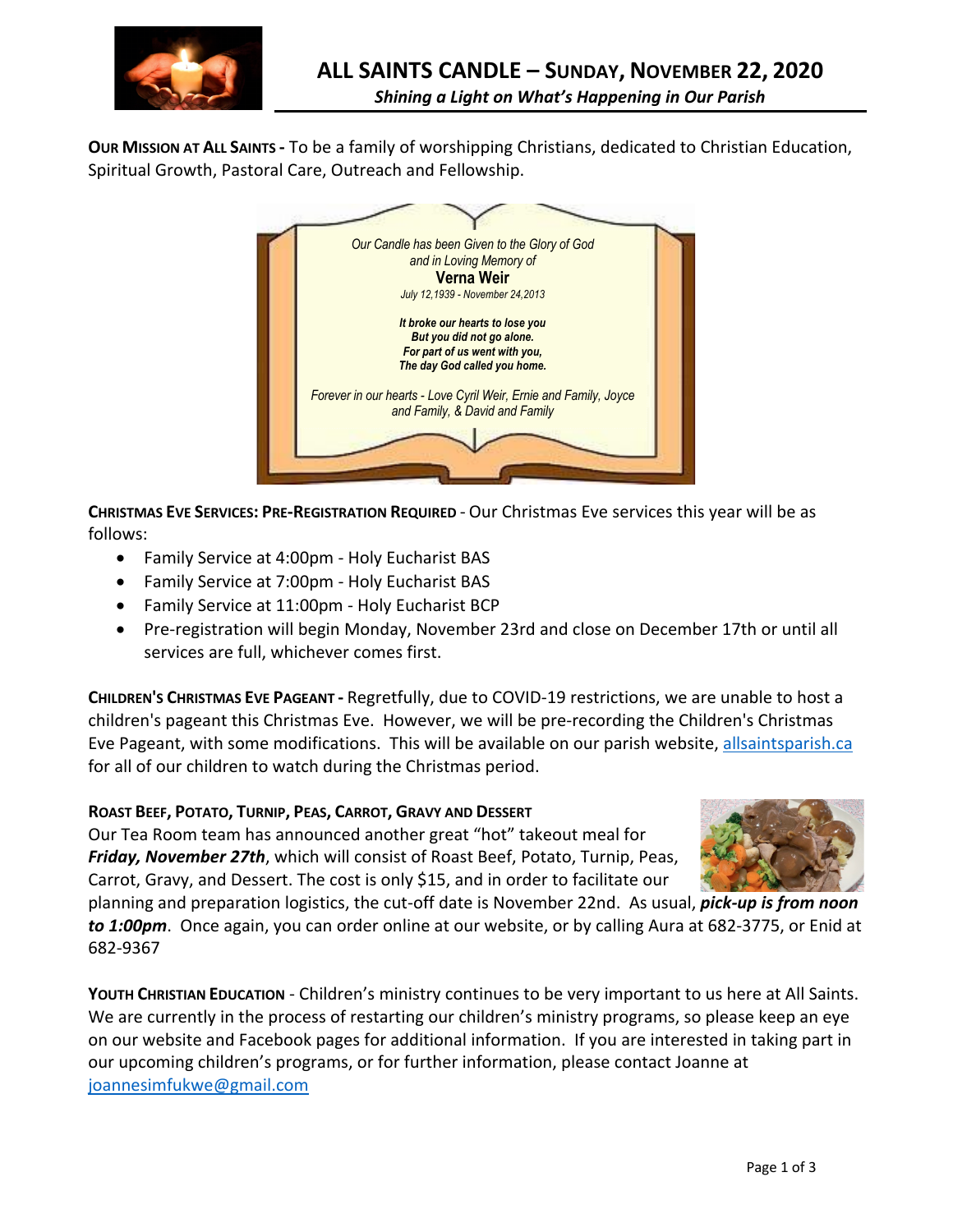**SPONSORING '***THE CANDLE***'** – We would like to remind Parishioners and Friends that you may sponsor our weekly bulletin, **'***THE CANDLE***'**, and have it dedicated in memory of a loved one. Your personal tribute will be prominently posted on the Bible graphic located at the top of the front page, and your kind



**ACW FUNDRAISER –** Just a reminder that the ACW fundraiser wheel that was given out earlier this year will need to be passed in by Christmas

**CHURCH CALENDARS -** Our 2021 Church Calendars are now available for pickup at the Parish Office for a cost of \$5 each.

**WELCOME BACK TO OUR IN-CHURCH WORSHIP -** We would like to remind you that Pre-Registration is a Provincial and Diocesan requirement, and we would like to thank you for your continued cooperation. Each week we will alternate between using



In Memoriams

the BCP and the BAS as we celebrate the Holy Eucharist. We will also continue to make available our pre-recorded 08:30am Morning Prayer services via our website at allsaintsparish.ca

**YOUTH MINISTRY -** Our Youth Ministry programs will resume as soon as COVID-19 regulations permit.

**AGM –** Our Annual General Meeting has been postponed until further notice.